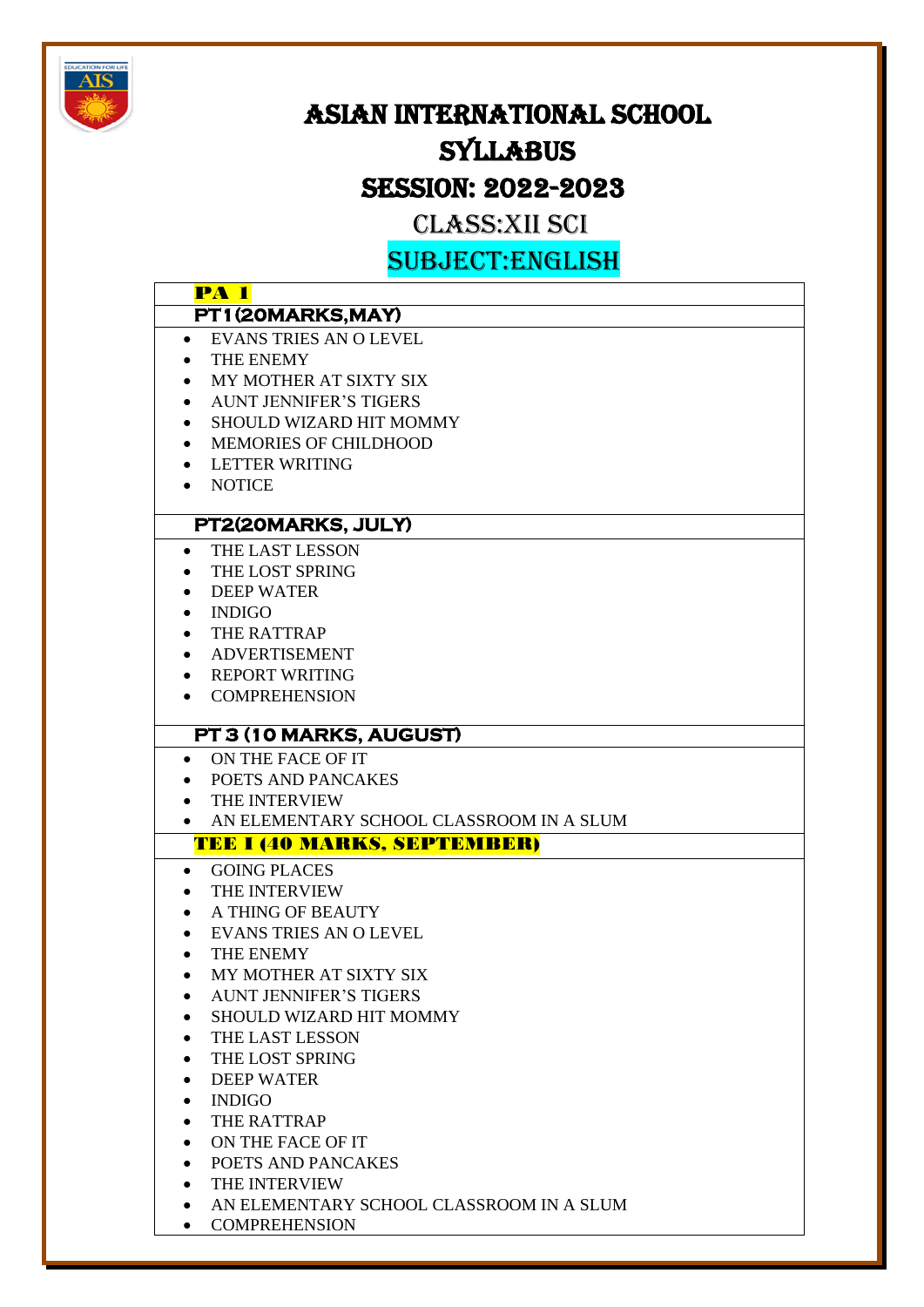- ARICLE WRITING
- LETTER WRITING

# SUBJECT: CHEMISTRY

### PA 1

# **PT 1(20MARKS, MAY)**

- 1. THE SOLID STATE
- 2. SOLUTIONS
- 3. CHEMICAL KINETICS

# **PT 2 (20 MARKS, JULY)**

- 1. ALCOHOLS, PHENOLS AND ETHERS
- 2. ELECTROCHEMISTRY

# **PT 3 (10 MARKS, AUGUST)**

- 1. THE *D* AND *F* BLOCK ELEMENTS
- **2.** SURFACE CHEMISTRY

# TEE I (35 MARKS, SEPTEMBER)

- 1. ALDEHYDES, KETONES AND CARBOXYLIC ACIDS
- 2. THE *P* BLOCK ELEMENTS
- 3. BIOMOLECULES

# + ALL CHAPTERS FROM PT1, PT2 AND PT3

### PRACTICALS

- 1. TESTS FOR FUNCTIONAL GROUPS PRESENT IN ORGANIC **COMPOUNDS**
- 2. VOLUMETRIC ANALYSIS
- 3. QUALITATIVE ANALYSIS

# SUBJECT: BIOLOGY

# PA 1

# **PT 1(20MARKS, MAY)**

- ➢ REPRODUCTION IN ORGANISMS
- ➢ SEXUAL REPRODUCTION IN FLOWERING PLANTS
- ➢ HUMAN REPRODUCTION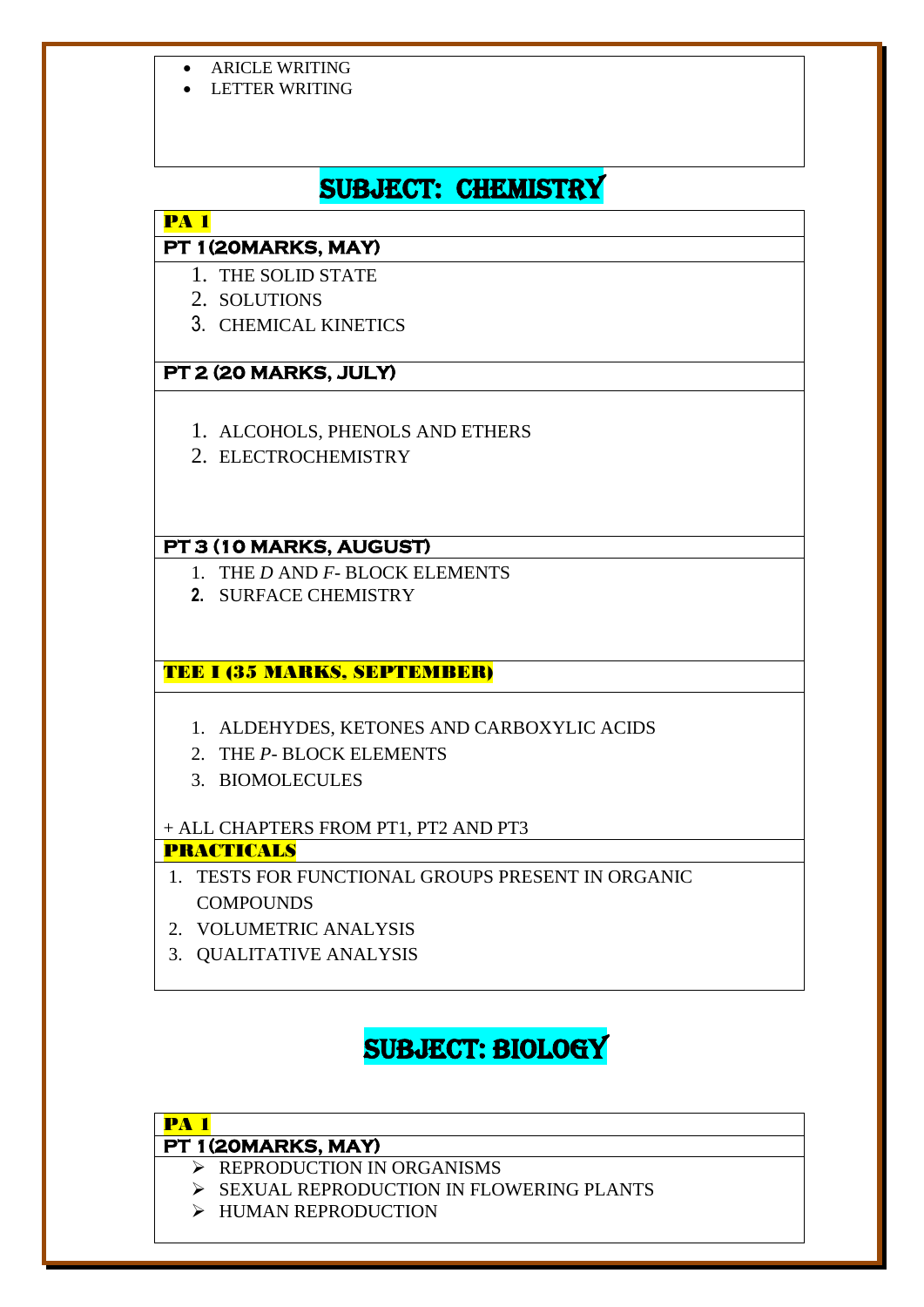#### **PT 2 (20 MARKS, JULY)**

- ➢ REPRODUCTIVE HEALTH
- ➢ PRINCIPLES OF INHERITANCE AND VARIATION
- ➢ MOLECULAR BASIS OF INHERITANCE

#### **PT 3 (10 MARKS, AUGUST)**

- ➢ EVOLUTION
- ➢ MICROBES IN HUMAN WELFARE

#### TEE I (35 MARKS, SEPTEMBER)

- ➢ HUMAN HEALTH AND DISEASES
- ➢ STRATIGIES FOR ENHANCEMENT IN FOOD PRODUCTION
- ➢ BIOTECHNOLOGY PRINCIPLES AND PROCESSES
- ➢ BIOTECHNOLOGY AND ITS APPLICATION
- ➢ REPRODUCTION IN ORGANISMS
- ➢ SEXUAL REPRODUCTION IN FLOWERING PLANTS
- ➢ HUMAN REPRODUCTION
- ➢ REPRODUCTIVE HEALTH
- ➢ PRINCIPLES OF INHERITANCE AND VARIATION
- ➢ MOLECULAR BASIS OF INHERITANCE
- ➢ EVOLUTION
- ➢ MICROBES IN HUMAN WELFARE

# SUBJECT: PHYSICS

#### PA 1

#### **PT 1(20MARKS, MAY)**

ELECTRIC CHARGES AND FIELDS

#### **PT 2 (20 MARKS, JULY)**

ELECTROSTATIC POTENTIALS AND CAPACITORS, CURRENT **ELECTRICITY** 

### **PT 3 (10 MARKS, AUGUST)**

MOVING CHARGES AND MAGNETISM,

MAGNETISM AND MATTER

TEE I (35 MARKS, SEPTEMBER)

ELECTROMAGNETIC INDUCTION, ALTERNATING CURRENT, ELECTROMAGNETIC WAVES, PT1,PT2,PT3 CHAPTERS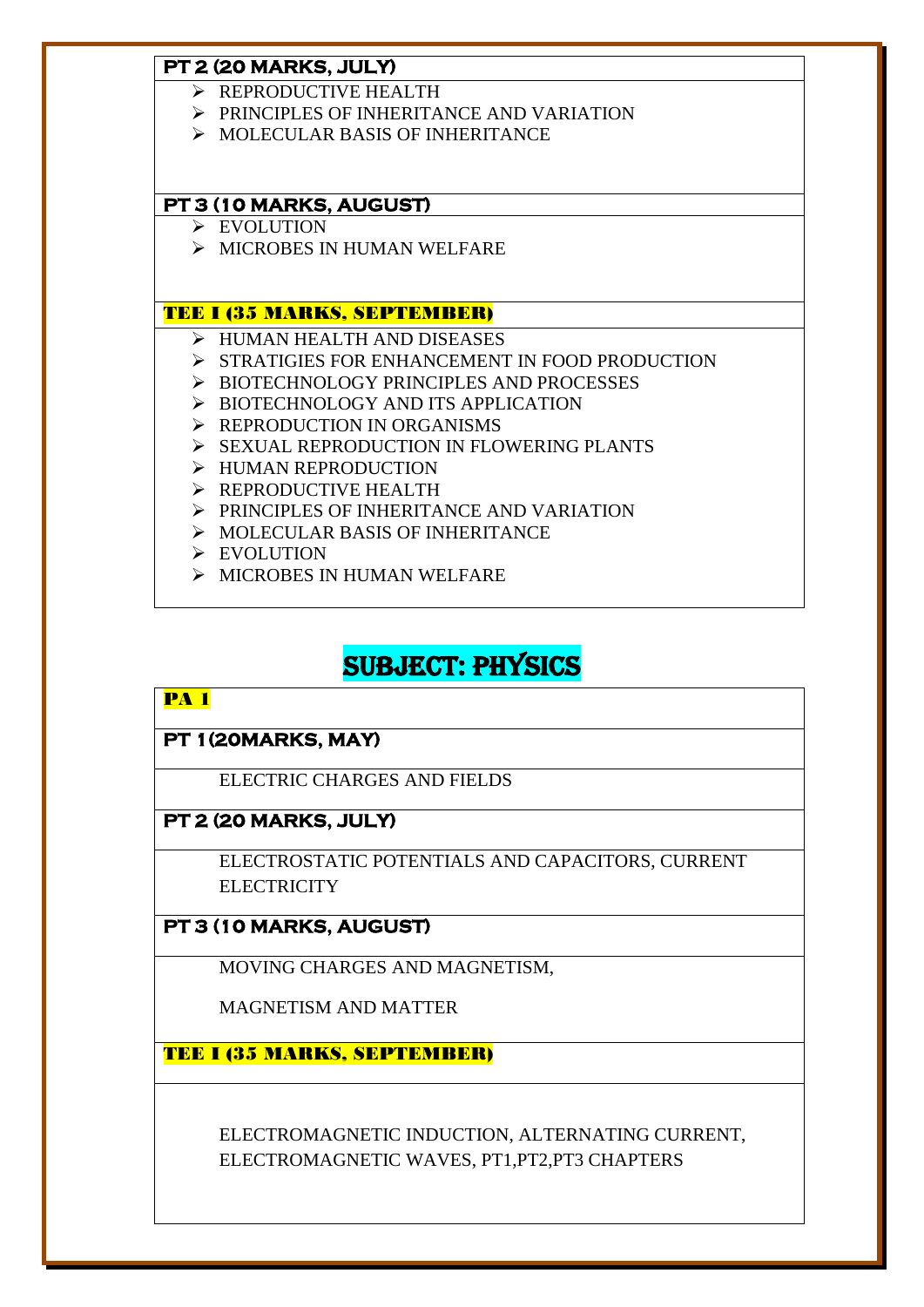# SUBJECT: MATHEMATICS

**PA 1** 

**PT 1(20MARKS, MAY)** 

1. RELATION AND FUNCTIONS

2. INVERSE TRIGONOMETRIC FUNCTIONS

#### **PT 2 (20 MARKS, JULY)**

1. MATRICES

2. DETERMINANTS

#### **PT 3 (10 MARKS, AUGUST)**

**1.** CONTINUITY AND DIFFERENTIABILITY

#### TEE I (40 MARKS, SEPTEMBER)

- 1. RELATION AND FUNCTION(Continue)
- 2. INVERSE TRIGONOMETRIC FUNCTIONS(Continue)
- 3. MATRICES(Continue)
- 4. DETERMINANTS(Continue)
- 5. CONTINUITY AND DIFFERENTIABILITY (Continue)
- 6. APPLICATION OF DERIVATIVES
- 7. LINEAR PROGRAMMING

#### PROJECT

TO MINIMISE THE COST OF THE FOOD, MEETING THE DIETARY REQUIREMENTS OF THE STAPLE FOOD OF THE ADOLESCENT STUDENTS OF YOUR SCHOOL.

# SUBJECT:HINDI

| <b>PA 1</b>                      |
|----------------------------------|
| PT 1(20MARKS, MAY)               |
| आरोहभाग-2                        |
| गद्यभाग:-                        |
| $\bullet$ भक्तिन                 |
| ●बाज़ारदर्शन                     |
| पदयभाग:-                         |
| •आत्मपरिच, एकगीत                 |
| $\bullet$ पतंग                   |
| वितानभाग-2                       |
| ●सिल्वरवैडिंग                    |
| रचनात्मकलेखनएवंजनसंचार-          |
| •पत्र, संचारमाध्यमअर्थएवंप्रकृति |
| •अपठितगदयांश, पदयांश             |
|                                  |
| PT 2 (20 MARKS, JULY)            |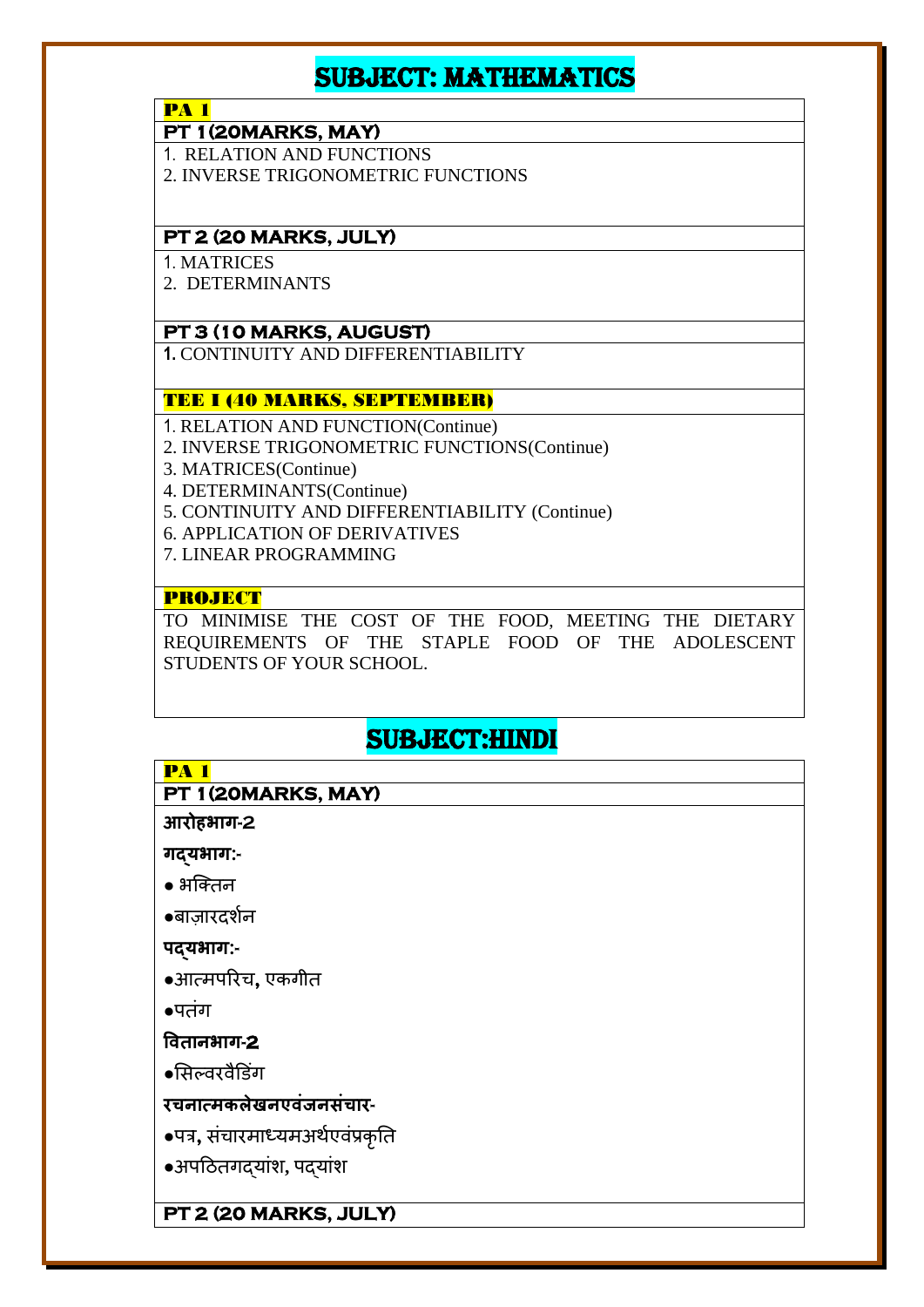### **आरोहभाग-2**

**गद्यभाग–**

● कालेमेघापानीदे

**●**पहलवानकीढोलक●चालीचैक्ललनयानीहमिब

**पद्यभाग:-**

- **●**कवविाके बहाने
- बाििीधीर्ीपर
- **●**कै मरेमेंबंदअपाठहज

**वितानभाग-2**

●जूझ

# **रचनात्मकलेखनएिंजनसंचार–**

- $\bullet$  प्रिंटमाध्यम
- **●**िंस्कृतितनबंध
- **●**अपठििगदयांर्**,** पदयांर्

# **PT 3 (10 MARKS, AUGUST)**

**आरोहभाग-2**

**गद्यभाग:-**

**●नामक**

**पद्यभाग–**

● **सहर्षस्िीकाराहै**

●**उर्ा**

#### TEE I (40 MARKS, SEPTEMBER)

**आरोहभाग-2**

**गद्यभाग:-** 

- **●** भक्तिन
- **●**बाज़ारदर्शन
- ●कालेमेघापानीदे
- **●**पहलवानकीढोलक●चालीचैक्ललनयानीहमिब

● नामक

#### **पद्यभाग:-**

●आत्मपररच**,** एकगीि

**●**पिंग

●कवविाके बहाने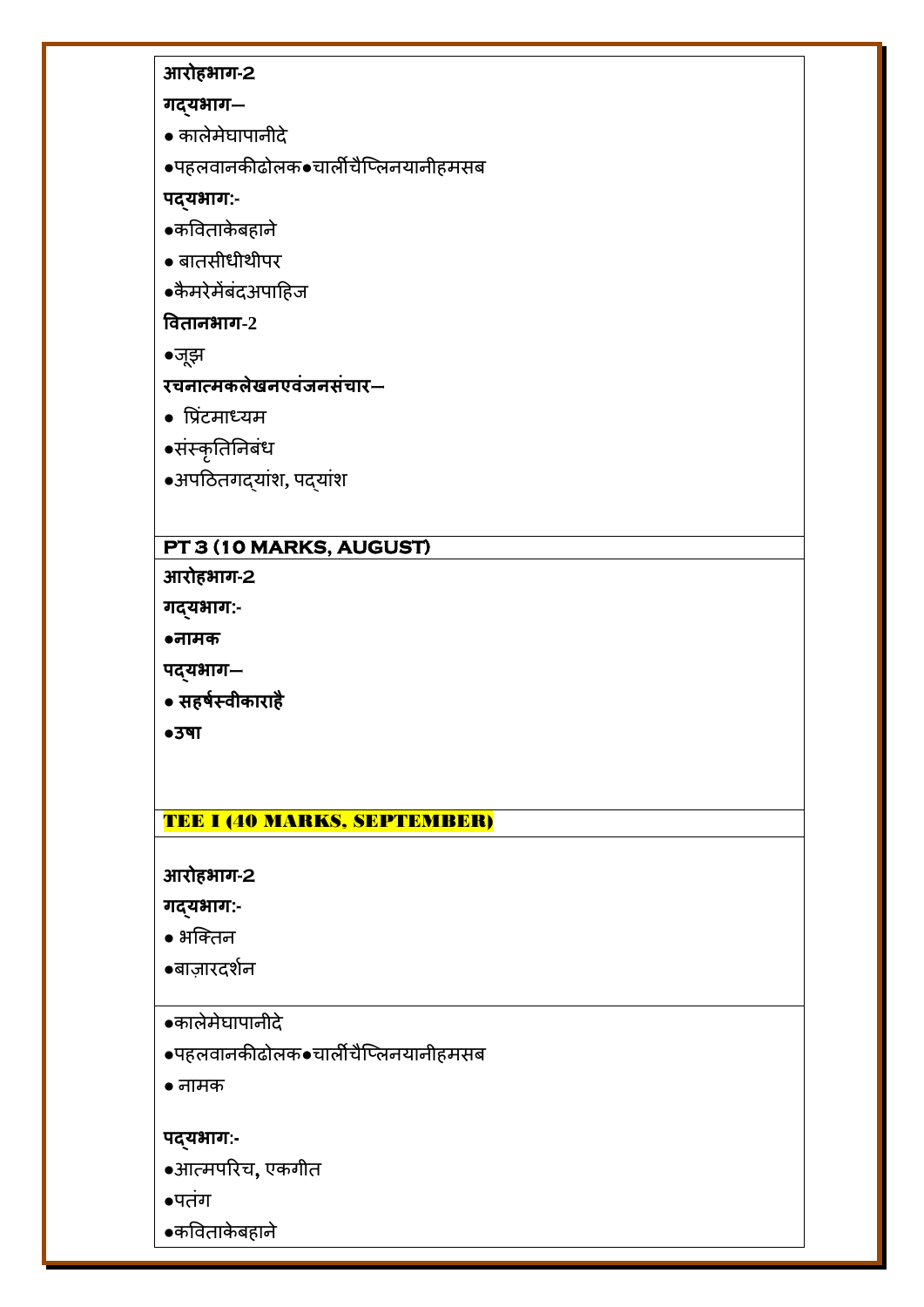- बाििीधीर्ीपर
- **●**कै मरेमेंबंदअपाठहज

**वितान–**

- सिल्वरवैड ंग
- जूझ
- **रचनात्मकलेखनएिंजनसंचार–**
- अपठििगदयांर्, पदयांर्
- ●ररपोटशलेखन
- ●आलेखलेखन
- ●फीचरलेखन
- जनिंचारमाध्यम

# PROJECT

किन्हींचारसाहित्कार

जीवनपररचायसलखें।

# SUBJECT:WEB APPLICATION

# **PA 1**

# **PT 1(20MARKS, MAY)**

1)COMMUNICATION SKILLS 2)SELF MANAGEMENT SKILLS

# **PT 2 (20 MARKS, JULY)**

1)ICT SKILLS 2)MOVIE EDITTING TOOLS

# **PT 3 (10 MARKS, AUGUST)**

1)WEB SCRIPTING JAVA SCRIPT

# TEE I (30 MARKS, SEPTEMBER)

- 1) COMMUNICATION SKILLS
- 2) SELF MANAGEMENT SKILLS
- 3) ICT SKILLS
- 4) MOVIE EDITTING TOOLS
- 5) WEB SCRIPTING JAVA SCRIPT
- 6) CUSTOMIZING AND EMBEDDING MULTIMEDIA COMPONENTS IN WEB PAGES

# SUBJECT: COMPUTER SCIENCE

PA 1 **PT 1(20MARKS, MAY)**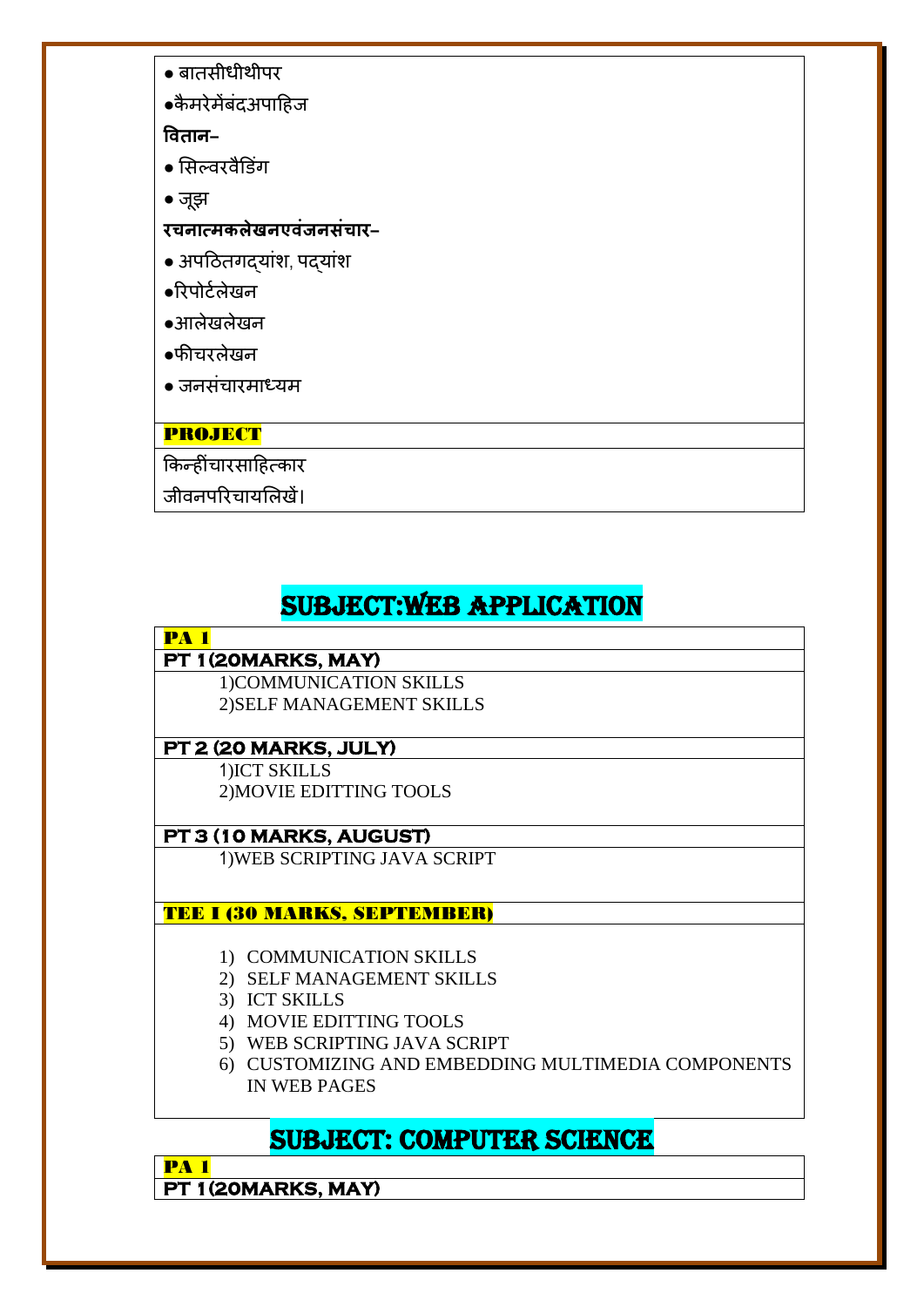COMPUTATIONAL THINKING & PROGRAMMING - II

(REVIEW OF PYTHON BASICS, FUNCTIONS, USING PYTHON LIBRARIES)

**PT 2 (20 MARKS, JULY)** 

COMPUTATIONAL THINKING & PROGRAMMING - II

(DATA FILE HANDLING , PROGRAM EFFICIENCY, DATA STRUCTURE IN PYTHON)

**PT 3 (10 MARKS, AUGUST)** 

COMPUTER NETWORKS – I

TEE I (35 MARKS, SEPTEMBER)

COMPUTER NETWORKS – II COMPUTATIONAL THINKING & PROGRAMMING - II

PROJECT

BANKING / HOSPITAL MANAGEMENT SYSTEM TICKET BOOKING SYSTEM

# SUBJECT: INFORMATICS PRACTICES

#### **PA 1 PT 1(20MARKS, MAY)**

- DATA HANDLING USING PANDAS I
- DATA HANDLING USING PANDAS II

# **PT 2 (20 MARKS, JULY)**

- DATA HANDLING USING PANDAS II
- DATA VISUALIZATION I

**PT 3 (10 MARKS, AUGUST)**